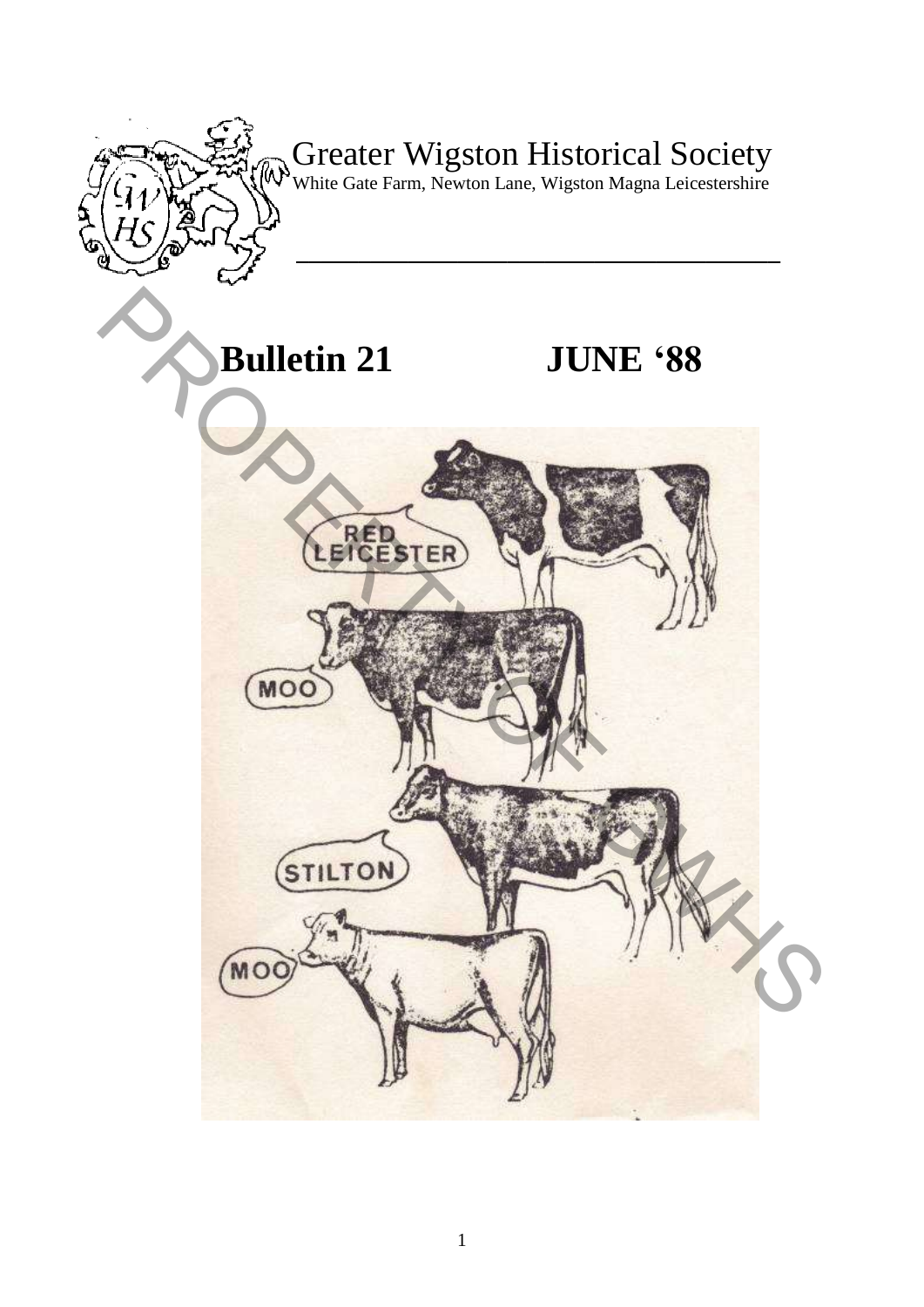## NOTICES ... NOTICES ... NOTICES ... NOTICES ... NOTICES

#### **Programme**

## Wednesday June 15<sup>th</sup> 1988

Trip Out To ...... PECKLETON MUSEUM Leave Liberal Club Car Park at 7 pm Transport by Private Cars. If you need a lift it will be arranged on the night.

**\*\*\* NO JULY MEETING .... HOLIDAY MONTH** 

Wednesday August 17th 1988 Combined Meeting with the Civic Society MEETING OUTSIDE BLABY ROAD METHODIST CHURCH SOUTH **WIGSTON** At 7.30pm for a walkabout to discover South Wigston. Supper after the walk, so if vou have not given your name to Edna Taylor. Please do so as soon as possible. Her

address is 3 Wimborne Close Little Hill Wigston.

Wednesday September 21st 1988 **Making Oral Archives** Liberal Club Wigston at 7.30pm The speaker will be from the Oral History Society. This might give us the encouragement we need to start our own Oral History Library

Some people from this Society have not yet joined the Friends of Wigston Framework Knitting Society!!!

Here is the most direct way that you can help. Single subscriptions for the year is £5. Family is £8 and OAP £3

An application form is enclosed in this bulletin. If you are already a member please pass the form onto a friend. Thank You

The Bulletin is published three times per year. 1<sup>st</sup> February, June and October. Articles etc. to the Editor three clear weeks before please. Editor Ian Varey 2 Paget Court Paget Street Kibworth Leicestershire LE8 0HW

#### **February Meeting**

On Wednesday  $17<sup>th</sup>$  February the AGM was held at the Wigston Framework Knitting Museum. It was a tight squeeze but 28 members filled the front sitting room.

The formal part of the business was over very quickly. Last years minutes were read, agreed and signed. The chairman Ian Varey gave a short review of the year and noted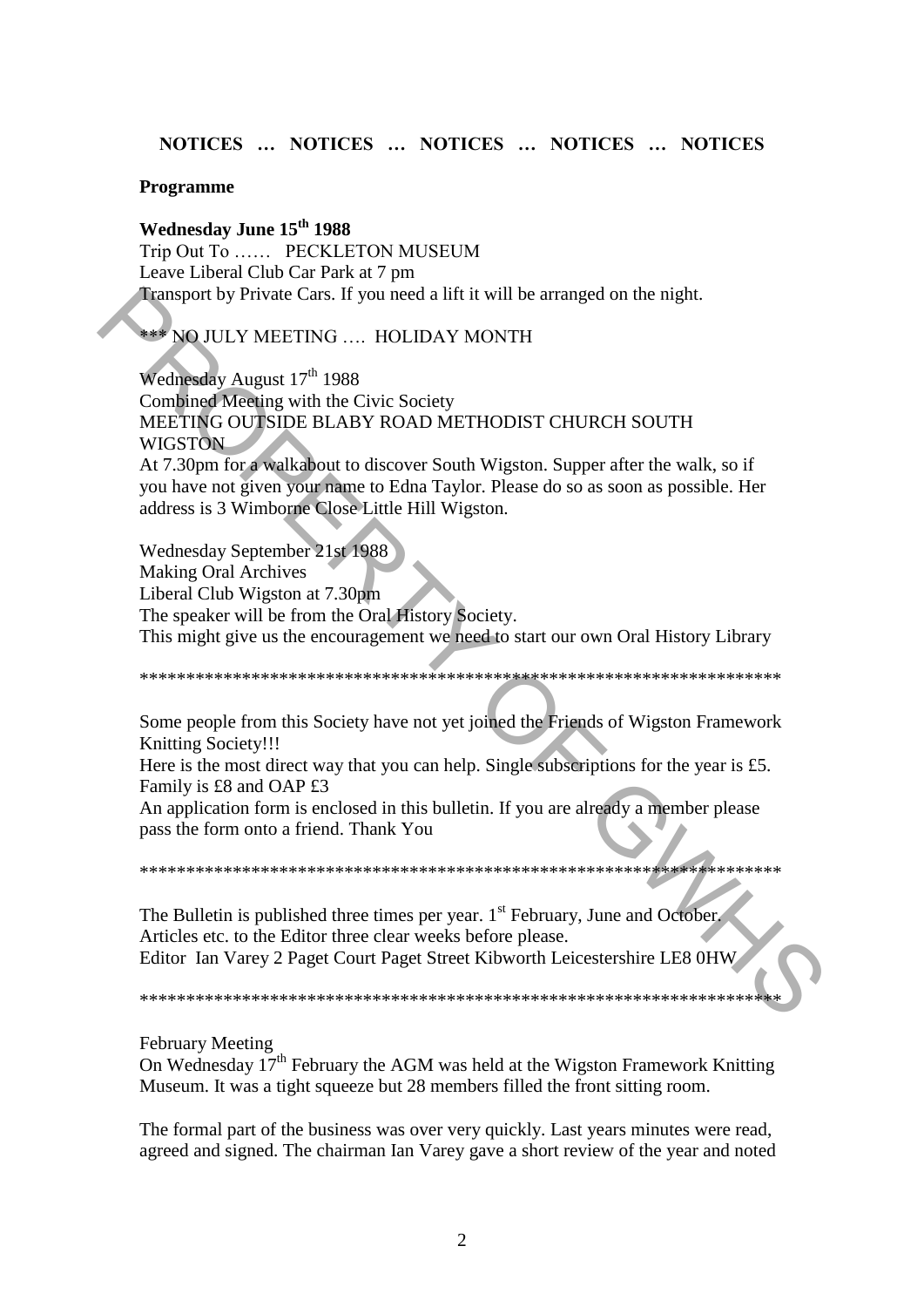that the Society was in good shape, presenting an interesting and varied programme. He was also pleased to note that the membership was up on last year.

The treasurer recommended that the subscription should stay the same for the next year i.e. £3 and £2 for OAP's and those under 18 years. Subscriptions are now due for the year 1988.

Ian Varey then initiated some discussion about the overlap of Historical Society, Civic Society and the newly formed Friends of the Wigston FWK Museum. Several people are heavily committed to two or all three of these organisations and so is it appropriate to consider amalgamation? After a short discussion the majoritory of people expressed a wish to maintain the autonomy of the GWHS and this was agreed.

There then followed the election of Officers. Ian Varey as he indicated last year, stood down as Chairman. Edna Taylor was elected Chairman. Bob Wignall was elected as Vice Chairman. Doris Chandler was returned as Secretary, Brian Bilson as Treasurer and Membership Secretary and Ian Varey as Bulletin Editor.

Edna Taylor thanked Ian Varey on behalf of the Society for all his hard work during his years as Chairman.

At the close of the formal business, Ian Varey gave a short slide show and talk about Wigston FWK Museum to bring everyone upto date.

The Meeting close at 9:40pm.

#### March Meeting

This was a joint meeting of the GWHS and the Civic Society in the Community Lounge of Guthlaxton Community College.

About 50 people were present. Members of the Civic Society had prepared a Wigston Quiz. The room was divided into two teams, irrespective of the Society that they belonged to.

There were some very searching questions on a variety of local subjects. The evening ended with a cup of coffee and a chance for members to meet and talk with each other. Our thanks to the Civic Society for an enjoyable evening.

#### 

#### **GEORGIAN FARMHOUSE - Now Known as the 'CHESTNUTS' Spa Lane**

The original house is probably very early  $18<sup>th</sup>$  Century. The windows have mainly casement openings and slightly curved tops to the frames which are typical of the period. The house comprises cellar below ground, a ground floor, a split level upper floor and an attic above. The construction is of brick chiefly laid in the 'Flemish' Bond' style, with a Swithland Slate Roof.

The internal ground floors are of lath and plaster with rush infilling. A glance at the outside shows that many alterations have been made over the years. A Square of farm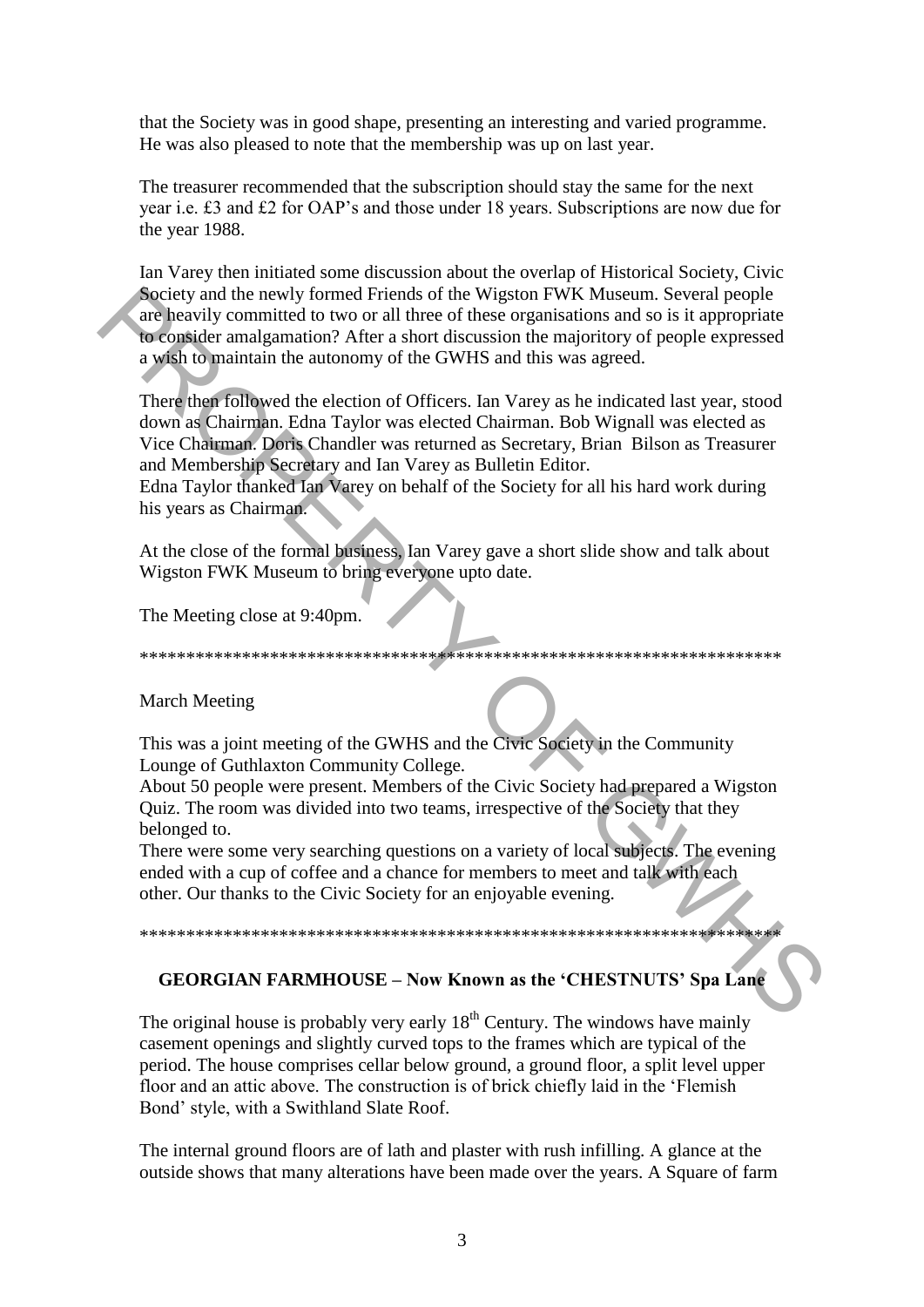buildings once surrounded the farm yard and where Fisher"s Garage now stands there was a walled stack-yard which was reached by passing through the large barn.

The East part of the house seems to have been added in 1740. This date and the initials



Can be seen carved into a stone and set into the brickwork near the street entrance on the West wall. This newer part of the building is of similar construction to the old but it is only on two floors and the ceilings are much higher. The windows of the newer part are of the sash type and the internal floors are of wooden boards. This reflects the change of style and is typical of the mid  $18<sup>th</sup>$  century. Interesting hinged wooden shutters are fitted to the inside of the downstairs bay windows. There is an open well staircase which rises with a graceful sweep to the landing above.

Old documents refer to some cottages being pulled down and "thrown into the garden" at about this time. There were 4 known wells in the garden and orchard area. The water was reputed to be of high quality, hence the name Spa Lane. A century later a Ginger Beer producing company was established farther up the hill to take advantage of the pure water.

The house and farm building were once part of a sizeable estate of approximately 200 acres. It was situated in the old medieval field of Mucklow and extended as far as the Meres, the old Parish boundary between Newton Harcourt and Wigston.

Documentation begins in 1745 when one Robert Iliff of Leicester, Hosier, left a will in favour of his son George. He inherted Bailey Place and three and a half yardlands (112 acres) plus yard, orchard and homestead and Mucklow Close bought from John Pawley. To his daughter Mary, he left land bought from Thomas Noon, William Langton, F Holmes, Richard and Hannah Brewin, Ann Richards, Abraham Hack, James Hurst, Mary and Ann Brewin, William Carr, John Pawley (bricklayer) and John Hackett. To his second daughter, Hannah, he left land at Glenfield and £250 "to make her share equal'. Can be seen carved into a stone and set into the brickwork near the street entrance on<br>the Vest wall. This newer part of the building is of smaller construction to the old but<br>it is only on two floors and the ceilings are

In 1763 Thomas Wightman of Castel View near Leicester, Woolstapler, and Mary Wightman his wife.(Robert Iliffe's daughter) are the owners of the farm on Spa Land.

At the Enclosure in 1766 the estate created by his father in law passes to Thomas Weightman almost unchanged. The various plots of land had such names as Cap Headland Close, Moles Pen, Furlong Close, New Stye Close and Blackwellsich Close.

On the 18<sup>th</sup> April 1789 the Weightman's daughter Maria Hannah married Samuel Oliver son of Peter Oliver of Birstall. Maria died childless in 1792 and Samuel later married Elizabeth Lows daughter of Robert Lows of Oxton, Notts. A Marble plaque in All Saint"s Church records the burial of Samuel Oliver and commemorates also his wife and seven children. Only the second daughter, Anne, survived to continue the line. I wonder what tragedy caused those deaths at Tours in France.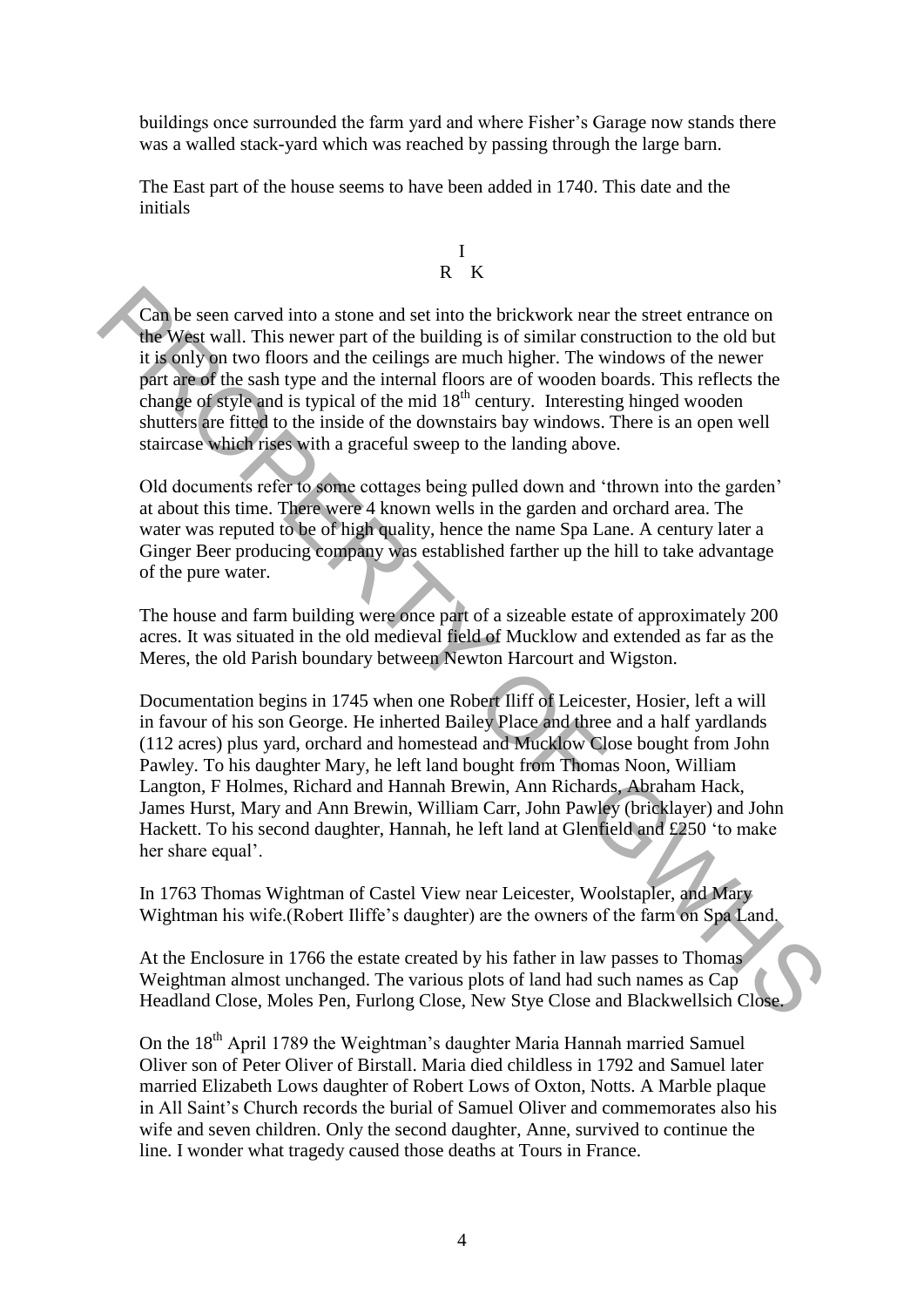On the 18<sup>th</sup> November 1817 the estate was part of the settlement of Anne Oliver on the occasion of her marriage to Dr. William Vassall of Cheltenham. Mr Isle Grant and Mr Samuel Oliver guarantee that Anne's fortune 'be £5000 at least'. This Marriage produced Robert Lowe Grant Vassall and a settlement dated  $7<sup>th</sup>$  April 1856 passed the estate to him upon his marriage to Matilda Paulina Phillips from Clifton, near Bristol.

The executives of R L G Vassall sold the estate in two separate parts to Ernest Broughton in 1914 and 1917. In due course it passed to his son Ernest Alfred Broughton. In 1914 part of the land was sold and the house divided.

The Upper Farm and part of the house known as 7 Spa Lane was sold to Messrs G T and G E Gardner in 1953. The remaining part known as 9 Spa Lane, The Chestnuts with the garden and orchard was sold to J H Hallam and Sons Ltd., in 1972 who built the houses known as Shearsby Close. The actual house and a much smaller garden was then re-sold.

It is interesting to note that for 172 years the property remained in the hands of the same family, though for the most part, if not all of that time they did not live in it. It was let to a succession of tenants. Interesting among these are, Abraham Hack at the time of the Enclosure, Charles Badderley in 1879, (son perhaps of Charles Holland Badderley of Wigston Hall?), Dr C D Briggs in 1895, Albert G Shipp in 1911 and Arthur Lee, Managing Director of Two Steeples Ltd in 1936. During the Second World War the down stairs living room at No. 7 was used as an APR Centre. **Procedure 19914 part of the land was sold and the house divided.**<br>
The Upper Farm and part of the house known as 7 Spa Lane, the Chesnuts<br>
with the graden and orchard was sold to JH Hallam and Sons Lad, in 1972 who built

By P. M. H. Berry

#### N B

A shortened version of this article will be used in a town trail that we are hoping to produce. Can you do a few lines about an interesting feature in Wigston? Check with Edna Taylor on Leics 812891 before you start to ensure no one else is working on our choice!!!

\*\*\*\*\*\*\*\*\*\*\*\*\*\*\*\*\*\*\*\*\*\*\*\*\*\*\*\*\*\*\*\*\*\*\*\*\*\*\*\*\*\*\*\*\*\*\*\*\*\*\*\*\*\*\*\*\*\*\*\*\*\*\*\*\*\*\*\*\*

## \*\*\*\*\*\*\*\*\*\*\*\*\*\*\*\*\*\*\*\*\*\*\*\*\*\*\*\*\*\*\*\*\*\*\*\*\*\*\*\*\*\*\*\*\*\*\*\*\*\*\*\*\*\*\*\*\*\*\*\*\*\*\*\*\*\*\*\*\* **CHEESE MAKING IN LEICESTERSHIRE**

Leicestershire is rather unique in cheese making as it is the only English county which has two cheeses of national and international fame.

In the summer months when the grass was lush, many a farmer and even a villager with his cow on the common, was faced with the problem of what to do with the surplus milk. The solution was either to produce butter or cheese. Butter might keep a few days longer than milk, depending on the weather, but cheese, hard pressed would keep for many months and actually improve with keeping. The by-products from processes, whey and butter milk, were valued food sources particularly for pig rearing. Indeed in the Vale of Belvoir the pork pies are as famous as the Stilton.

It was customary for even small farms to produce more cheese than could be consumed by the family and farm workers. The surplus was sold at fairs and markets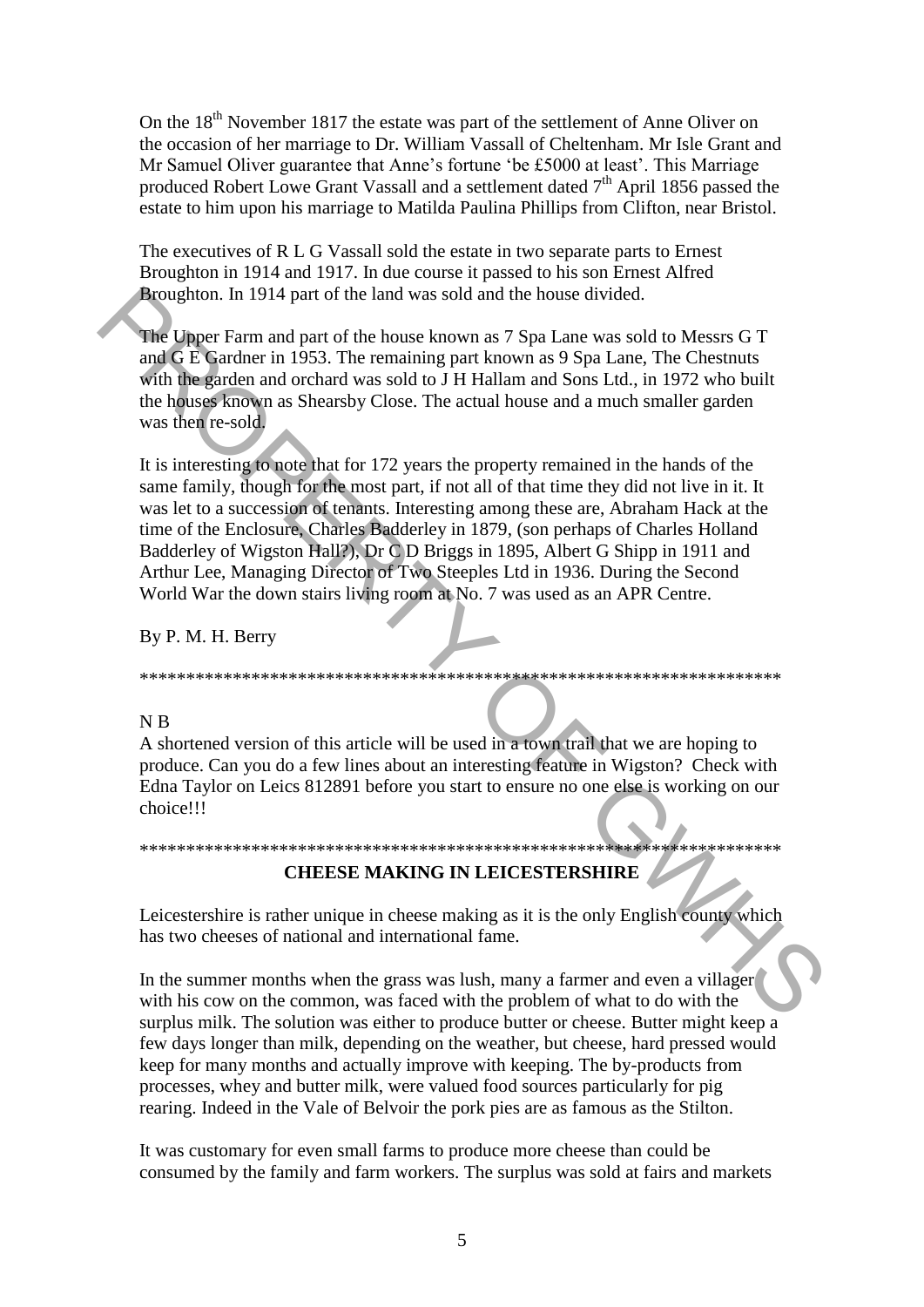and was a valued source of income. The dairy work was traditionally in the hands of the women folk. The farmer"s wife and daughters or dairymaids made the cheese and butter. Different regions of Britain made different cheeses. In Leicestershire it was of course, Red Leicester and the "King of cheeses" Stilton. Both are in the tradition of hard, strong flavoured, long keeping cheeses for which England has long been famous.

Our county, particularly from the  $18<sup>th</sup>$  century Enclosures has been noted for its fine pasture. At this time there were two main breeds of cattle, shorthorn and longhorn, The former more numerous in the East of the County where stilton was made and the latter in the West noted for Red Leicester. Shorthorns produced some 700 gallons of milk in a year, longhorns somewhat less. A little more than a gallon ilk is needed to produce a pound of cheese. The 1809 Agricultural Report on the County goes on to state that the average cow produced 4 hundred weight of cheese a year that the average size of the herd in the Hinckley area was 12 to 15 cows (remembering milking was by hand) and that in excess of 1500 tons of cheese were exported from Leicestershire each year. The Navy was one of the chief buyers at£60 a ton. **partire.** At this time there were two main breads of cattle, shortbom and longborn, This former more numerous in the East of the County where stilton was made and the lattice in Revent of Red Leicester. Shortboms produce

Could Nelson have eaten Ted Leicester on the Victory before the Battle of Trafalgar?

Cheese making is both an art and a craft. Even when expert cheese makers are about their work, there is an element of uncertainty. Temperature is important and judging the amount of Rennet is vital. If the state of the Curds is misjudged the Rennet does not work properly and the cheese will collapse when it is removed from the mould. Milk is a fickle commodity and utensils scrupulously clean. Many a farmer's wife or dairy maid with a collapsed cheese in front of them had to set to and scrub down all the woodwork and floor, in order to prevent the development of harmful bacteria which would undoubtedly spoil the next cheese that was made.

Traditional Red Leicester cheese was made in large, circular flat wheels, usually between 20 and 60 pounds in weight. Just when the "RED" prefix came into use is not known but it was a well established feature of the cheese in the early  $18<sup>th</sup>$  century. The redness comes from a red vegetable dye, "Annatto". This dye is extracted from the pulpy part of the seeds of a South American plant, Bixa Cheddar, and in Cheshire cheese but in Red Leicester it is used vey liberally.

A gradually pressure of eventually up to one ton was then exerted on the cheese in the mould, so that as much moisture as possible was driven out. After pressing the cheese was bandaged in cheesecloth and put into store to begin the ripening process. This took several months in a well ventilated room with an even temperature. Some of the heavy slate block cheese presses can still be seen around the county and there is one at White Gate Farm.

By contract Stilton cheese is a semi hard cheese and is not pressed. In fact this cheese can be eaten within 3 or 4 weeks of being made. This is young "White Stilton" as it is called today. It seems that this cheese when kept for some time occasionally developed blue veins which gave it a distinctive flavour.

Who first tried to produce blue stilton on a regular basis will never be known for sure, there are several claimants. White"s Directory of 1846 suggests that Stilton was first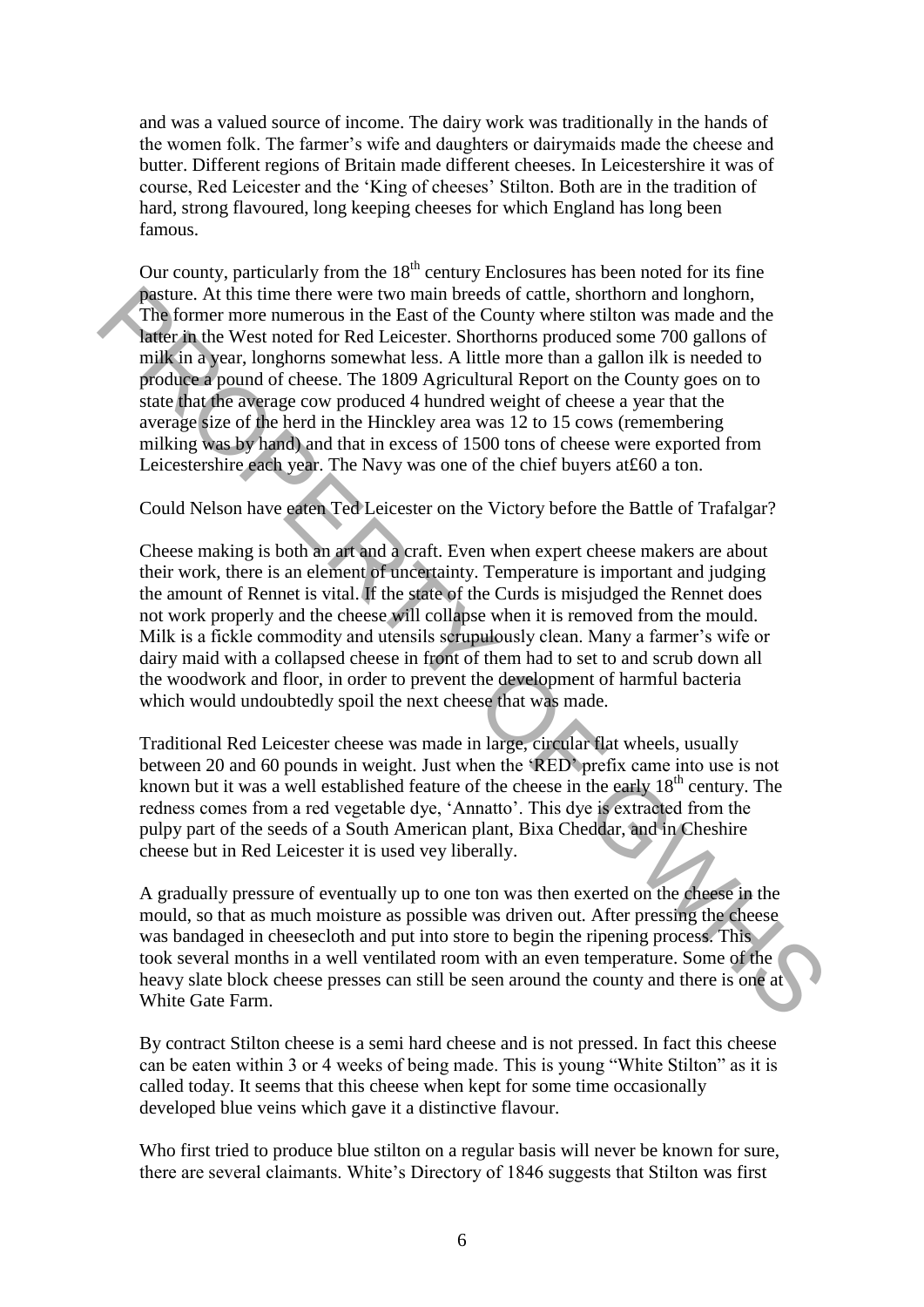made in Withcote Village, Nicholls the  $18<sup>th</sup>$  century Historian claims it was made in Little Dalby in 1720. Dr. Hoskins in his book Midland England believes that Stilton was well known by 1720 by its earlier more local name of Quenby Cheese or Lady Beaumont's Cheese, and that it was first made by Mary Beaumont of Kirby Bellars.

What is not disputed is that the reputation and fame of the cheese, together with its modern name "Stilton" are attributed to Mrs Paulett of Wymondham and her brother in law, Cooper Thornhill. Mrs Paulett sent her surplus cheese down the nearby Great North Road to Cooper Thornhill, who was the landlord of the Bell Inn, Huntingdonshire. He sold the cheese to the Bell Inn on the Great North Road, and as its fame began to spread it became known as Stilton Cheese, though from that day to this the cheese has only ever been made in and around the Vale of Belvoir. By 1727, Stilton was sufficiently well known to be mentioned in his Rural Rides by Daniel Defoe.

The blueing is a completely natural process and occurs as the spores enter the cheese and multiply. To help this process cheeses are pricked and humidity and temperature controlled to ensure the best conditions for the mould to grow and flourish. Generally, the longer the keeping the more the blueing.

Wigston was associated with the area where Red Leicester was produced. It must have been part of the staple diet of the countless Wigston people for many generations. As in other areas of the county most spring and summer made cheeses, the main production period, was stored and allowed to ripen until the Autumn Cheese Fair in Leicester. The second week in October the wagons would be loaded and two to three tons of cheese, from the average farm would be taken to market, where there would be buyers from all over the County. The farmer in the period 1800 and 1900 would get between 3d and 8d a pound depending on the quality, scarcity and luck. **Notificadore Cooper Thomhill, who was the landloted of the Bell Inn of the Control Radio Cooper Thomhill, who was the landloted of the Bell Inn on the Great North Road, and as<br>
The beginn to spread it became known as Sit** 

Even so a considerable income was derived from the production of cheese it was one of the most important cash crops for many farmers. The following accounts survive for Manor Farm at Isley Walton and give one a glimpse of the sort of money involved.

| CHEESE ACCOUNTS, ISLEY WALTON. MANOR FARM 1826 - 1842 |  |  |
|-------------------------------------------------------|--|--|
|                                                       |  |  |
|                                                       |  |  |

| 1826/27 | £125/3/10  | 2.0T |  |
|---------|------------|------|--|
| 1827/28 | £58/19/6   | 1.0T |  |
| 1828/29 | £301/14/0  | 4.6T |  |
| 1829/30 | £74/15/5   | 1.1T |  |
| 1830/31 | £175/6/10  | 2.8T |  |
| 1831/32 | £538/12/-  | 8.2T |  |
| 1832/33 | £320/4/3   | 5.0T |  |
| 1833/34 | £380/13/11 | 6.0T |  |
| 1834/35 | £412/12/2  | 6.3T |  |
| 1835/36 | £451/14/5  | 6.9T |  |
| 1836/37 | £304/17/3  | 4.6T |  |
| 1837/38 | £265/14/10 | 4.1T |  |
| 1838/39 | £453/13/5  | 7.0T |  |
| 1839/40 | £429/11/2  | 6.6T |  |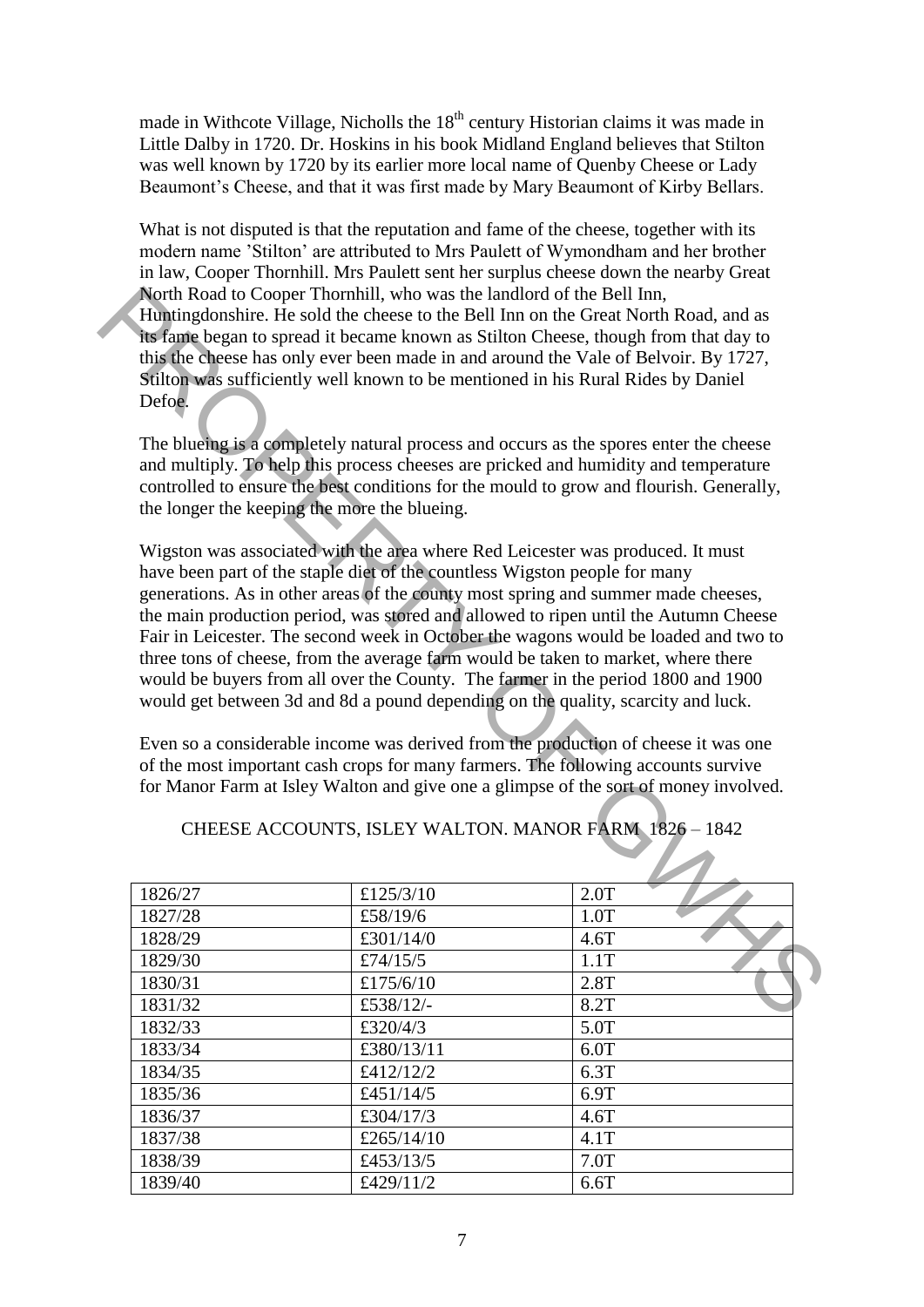| 1840/41 | £431/2/6      | $\epsilon$<br>0.51 |
|---------|---------------|--------------------|
| 1841/42 | £421/<br>10/7 | $\epsilon$<br>0.51 |

### CHEESE WAS SELLING AT ABOUT £65 A TON DURING THIS PERIOD

| Month                           | Income                                      | Month                                                                | Expense    |
|---------------------------------|---------------------------------------------|----------------------------------------------------------------------|------------|
| Apr <sub>27</sub>               | £14/12/1                                    | Apr 27                                                               | £2/19/5    |
| May 26                          | £13/15/5                                    | May 25                                                               | £2/6/4     |
| July $6$                        | £8/5/11                                     | July 20                                                              | £7/6/3     |
| Aug $7$                         | £47/19/7                                    | Aug 17                                                               | £4/11/10   |
| Sept 15                         | £6/1/4                                      | Sept 15                                                              | £3/12/10   |
| Oct 12                          | £12/16/11                                   | Oct 12                                                               | £2/3/3     |
| Nov $23$                        | £320/3/4                                    | Nov 9                                                                | £3/15/8    |
| Dec 31                          | £11/10/3                                    | Dec 1                                                                | £ $1/11/8$ |
|                                 |                                             | Dec31                                                                | £2/1/4     |
| Jan 31                          | £6/3/11                                     | Jan 18                                                               | £2/12/6    |
|                                 |                                             | <b>Jan 31</b>                                                        | £51/13/9   |
| Feb 28                          | £4/0/2                                      | Feb 18                                                               | £4/12/8    |
| Apr 1                           | £8/8/6                                      | Apr 1                                                                | £3/10/3    |
| <b>TOTALS</b>                   | £453/13/5                                   |                                                                      | £92/17/6   |
|                                 |                                             | AUCTION PRICES (not new) late v. Green, Normanton le Heath year 1833 |            |
| <b>Dairy</b>                    |                                             |                                                                      |            |
|                                 | Cheese Press iron screw and Swithland slate |                                                                      | £2/00/0    |
| Barrle churn                    |                                             |                                                                      | 12/0       |
| Salting tub                     |                                             |                                                                      | 7/0        |
| Churn and Dash                  |                                             |                                                                      | 4/0        |
| Butter tub                      |                                             |                                                                      | 1/3        |
| <b>Butter Scales</b>            |                                             |                                                                      | 1/0        |
| Milk Pail                       |                                             |                                                                      | 2/1        |
| <b>Store Room</b>               |                                             |                                                                      |            |
| <b>Cheese Rack</b>              |                                             |                                                                      | 5/0        |
| Cheese horse & Selves           |                                             |                                                                      | £ $1/01/0$ |
| <b>Cheese Vats and Shutters</b> |                                             |                                                                      | 15/6       |
| Brass Cheese pan and covers     |                                             |                                                                      | 10/0       |

Year 1838/39 Cheese Account

#### **Dairy**

- Cheese Press iron screw and Swithland slate  $\text{£}2/00/0$ Barrle churn 12/0 Salting tub 7/0 Churn and Dash  $4/0$ Butter tub **Butter Scales** Milk Pail  $2/1$ **Store Room**  Cheese Rack 5/0
- Cheese horse & Selves  $\pm 1/01/0$ Cheese Vats and Shutters 15/6 Brass Cheese pan and covers 10/0 Whey Tub  $4/0$

## **Cooper's Account Book Mr Wm Thorpe**

| 1767 a new churn             | 6/6 |
|------------------------------|-----|
| 1764 a new bottom in a churn | 10d |
| New churn lid                | 3d  |